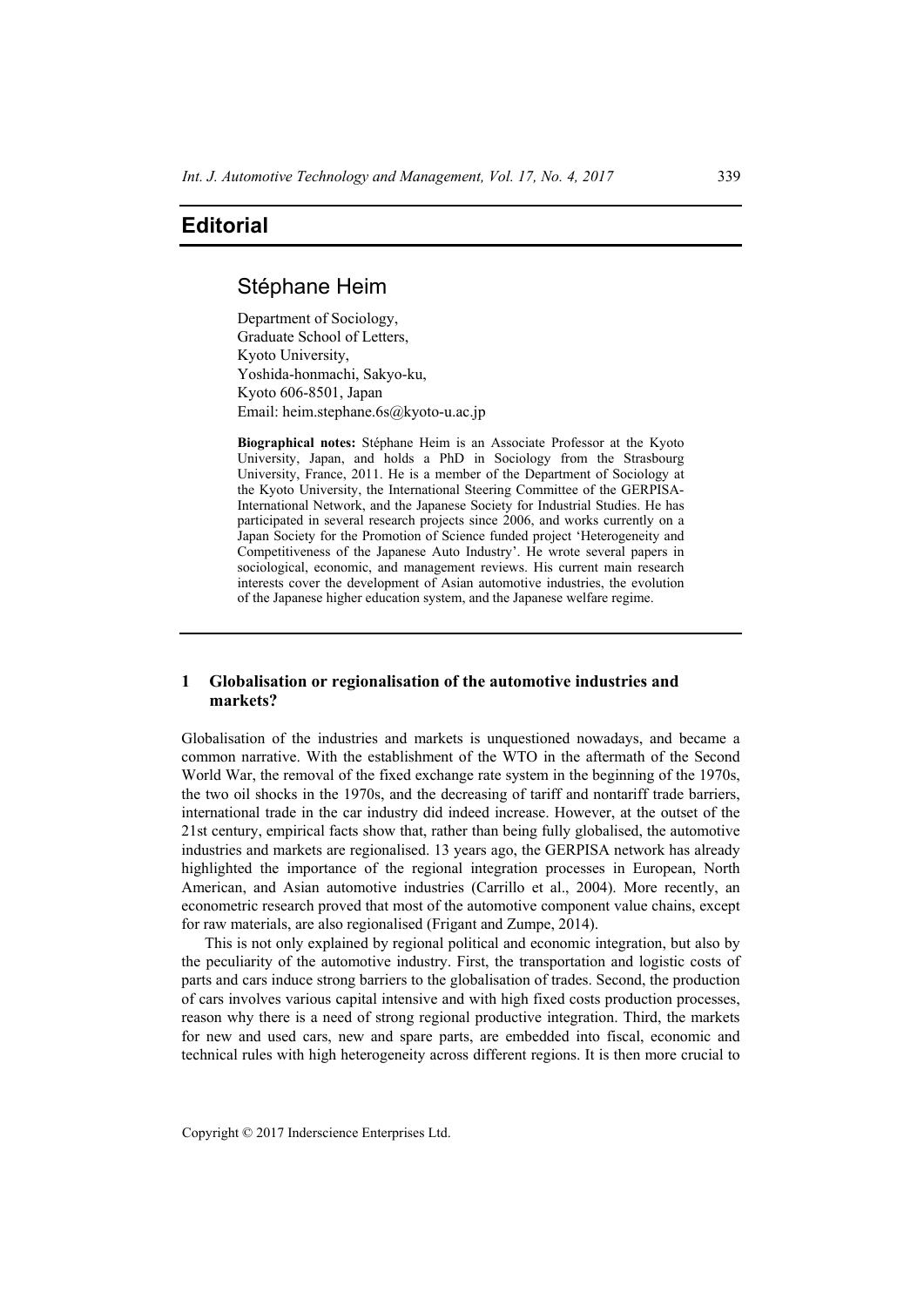### 340 *S. Heim*

analyse these regional integration processes than to inquire the question of the globalisation of this industry.

The regionalisation processes have very distinct characteristics and effects on national automotive industries, markets, and firms (mature and emerging ones). The formal economic and political integrations in North America (NAFTA) and EU (single market) engendered integrated markets and harsher, extensive, and intensive competition between traditional and emerging industries. In contrast, the regionalisation of the car industries and markets in Asia (China, India, Japan, Korea, Southeast Asia, Taiwan) is both less formally structured, less economically integrated (except for ASEAN Economic Community), and less competitive at the regional level (Tsuchiya et al., 2006).

## **2 The regionalisation of Asian automotive industries and markets: a challenge to research**

While the centres of gravity of the automotive industry were in North America, Western Europe, and Japan until the late 20th century, Asia will play a greater role in the shaping of the competitive patterns, and the future of this industry. The 'Chinese miracle' (more than 30% of worldwide new passenger car sales, the emergence of some national champions, the development of new powertrains), the ASEAN Economic Community, and the R&D efforts on low cost cars in India will impact the trade patterns in the region in the coming decades.

At the present stage, being less politically and economically integrated than EU, NAFTA, and MERCOSUR, the Asian area is also more challenging for researchers. One characteristic is the coexistence of two mature industries (Japan and Korea) with emerging industries (mostly some ASEAN countries, China, and India). Unlike CEECs and Mexico, where the production of assembly plants is mostly exported respectively to Western Europe and North America, there is weaker decoupling of national markets and industries in most Asian emerging countries (China, India, Malaysia, Thailand). The first core issue related to this peculiarity is the impacts of emerging players and countries on the whole automotive industry. Might they be able to compete with Western, Japanese and Korean carmakers and suppliers, and then reconfigure the institutions of this industry [rules of exchange, property rights, governance structures, conceptions of control, Fligstein, (2001)]? Can we expect a productive integration where the division of labour among mature and emerging countries is more sustainable than in North America and EU? What about the impact of the development of new technologies related to powertrains and entry segments in these emerging countries?

A second core issue revolves around the strategies and organisations of 'mature players' in the region. Among the mature countries, along with Germany, only Japan and Korea were able to combine strong domestic markets/industries, high export volumes, and overseas production. This entails a series of questions related to the way firms in Asia articulate the exigencies of their domestic markets and those of the emerging ones (Jullien and Pardi, 2013). During previous stages of internationalisation (the transplants of Japanese carmakers in US and EU in the 1980s for example), carmakers and suppliers encountered already structured industries and markets with more or less strong national champions. One feature of the current stage of regionalisation in Asia is that traditional carmakers and suppliers invest more '*tabula rasa* countries'. On the one hand, they might more easily shape the rules of the industries and the markets. On the other hand, this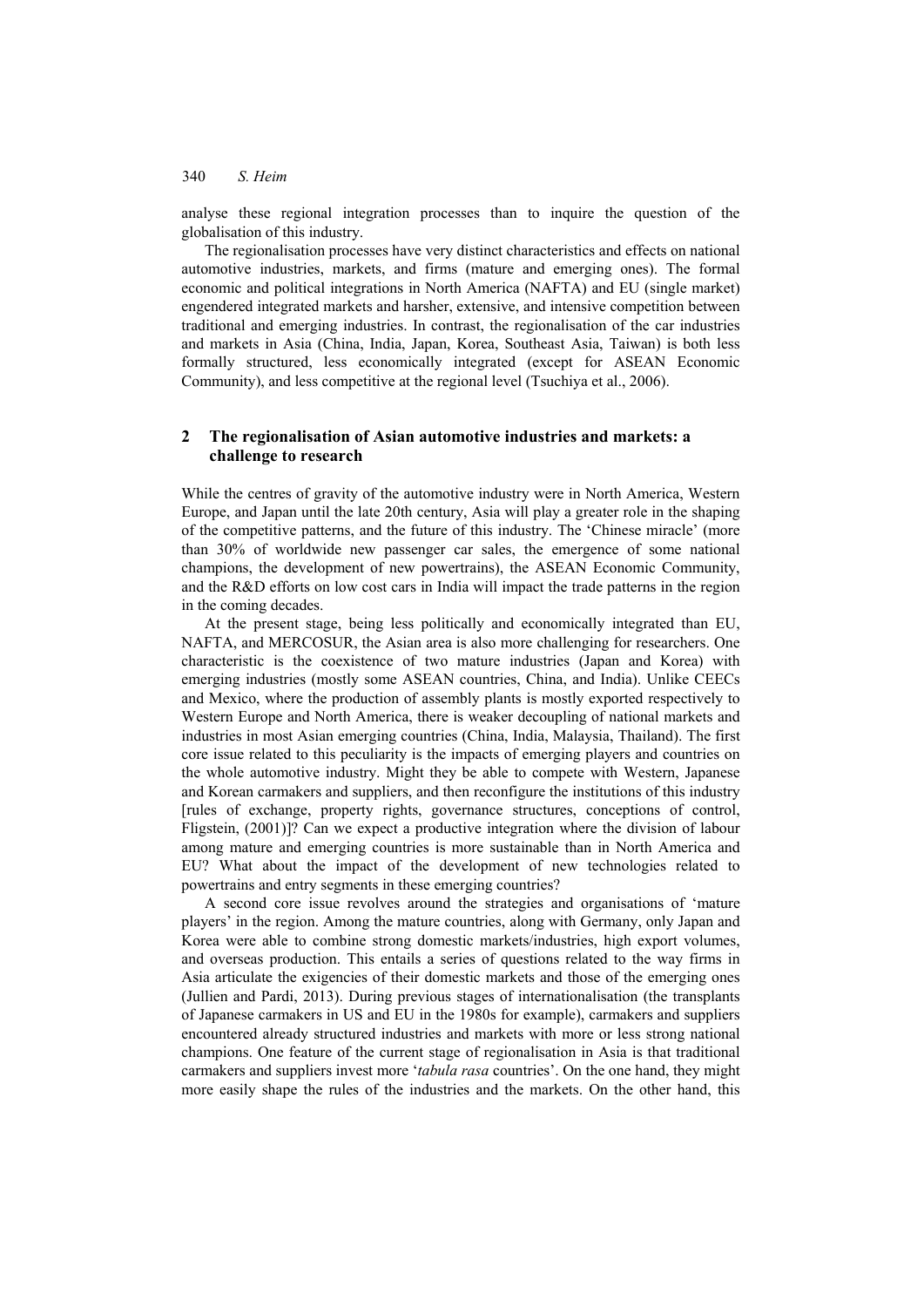#### *Editorial* 341

constitutes organisational challenges in articulating the needs of traditional and emerging demands into their product policies and productive organisations. As a matter of fact, the articulation of domestic and emerging markets into a cohesive product policy involves questions about organisational integration or decoupling (especially of R&D, platform policies, entry segments and upgrading, etc.), and the arbitrage between emerging and domestic basis.

Asia appears from these points of view as a challenge for scholars on the automotive industry. The regional integration process gave birth to stronger emerging markets and industries, while preserving the mature ones, compared with North America and Europe. These two special issues seek to bring together different perspectives on the dynamics, peculiarities, and outcomes of this regional integration process in Asia, asking what are the specific historical roots and trajectory of this process, and how it impacts the competitive patterns of the firms in the region, and the whole automotive industry.

#### **3 The purpose and contributions of this special issue**

This first issue investigates aspects of Asian regionalisation paths from the perspective of firms' strategies. Its main focus is the roles of firms in the establishment of regional productive and market networks. This 'actor perspective' helps inquire the changing regional economic and productive integration from below. The second special issue will be mostly dedicated to the analysis of trade patterns and production networks in Asia.

The main purpose of this first issue is to contribute to the knowledge about some unknown aspects of this regionalisation process. While, in the common sense, regional integration is mostly the result of a political agenda and incentives, where nation-states and regional apparatuses play a central role, our objective is to inquire local strategies and their outcomes in terms of economic and productive integration. How do tier-2 Thai and Chinese suppliers cope with the problem of catching-up with their Japanese rivals? Might Chinese and Thai suppliers enter in competition with Japanese suppliers in the coming years? Do local Thai dealers have room of manoeuvre regarding the Mercedes-Benz monitoring? What kind of regional dealership network and organisation has established Mercedes-Benz in order to maintain its position in the luxury segment? What are the mechanisms that Toyota deployed with its Taiwanese subsidiary firm, Kuozui Motor, so that this plant became an export hub? On a heteronomy-autonomy scale, are the Asian subsidiaries of Toyota rather autonomous or not? Do Japanese inter-firm relations have evolved over time to cope with the issue of foreign competition? With the growth of other Asian supply districts, did the well-discussed relational-like inter-firm relationships in Japan evolve towards more arm's-length ones? Is India on the way of being integrated within the Asian production network? If so, what might be its role in the coming years? Those are some questions that are discussed in the five contributions to this first special issue. These in-depth case studies give us some insights about local strategies of actors that are often unknown in the English literature.

The first contribution, Nag et al., 'Is Indian automobile industry getting integrated with Asian production network?', assesses the level and nature of integration of India in International Production Networks, and its evolution over a period of 20 years (more specifically between 2006 and 2014). Based on several trade analytical tools, the authors conclude that India benefited from the openness of its economy propelled by the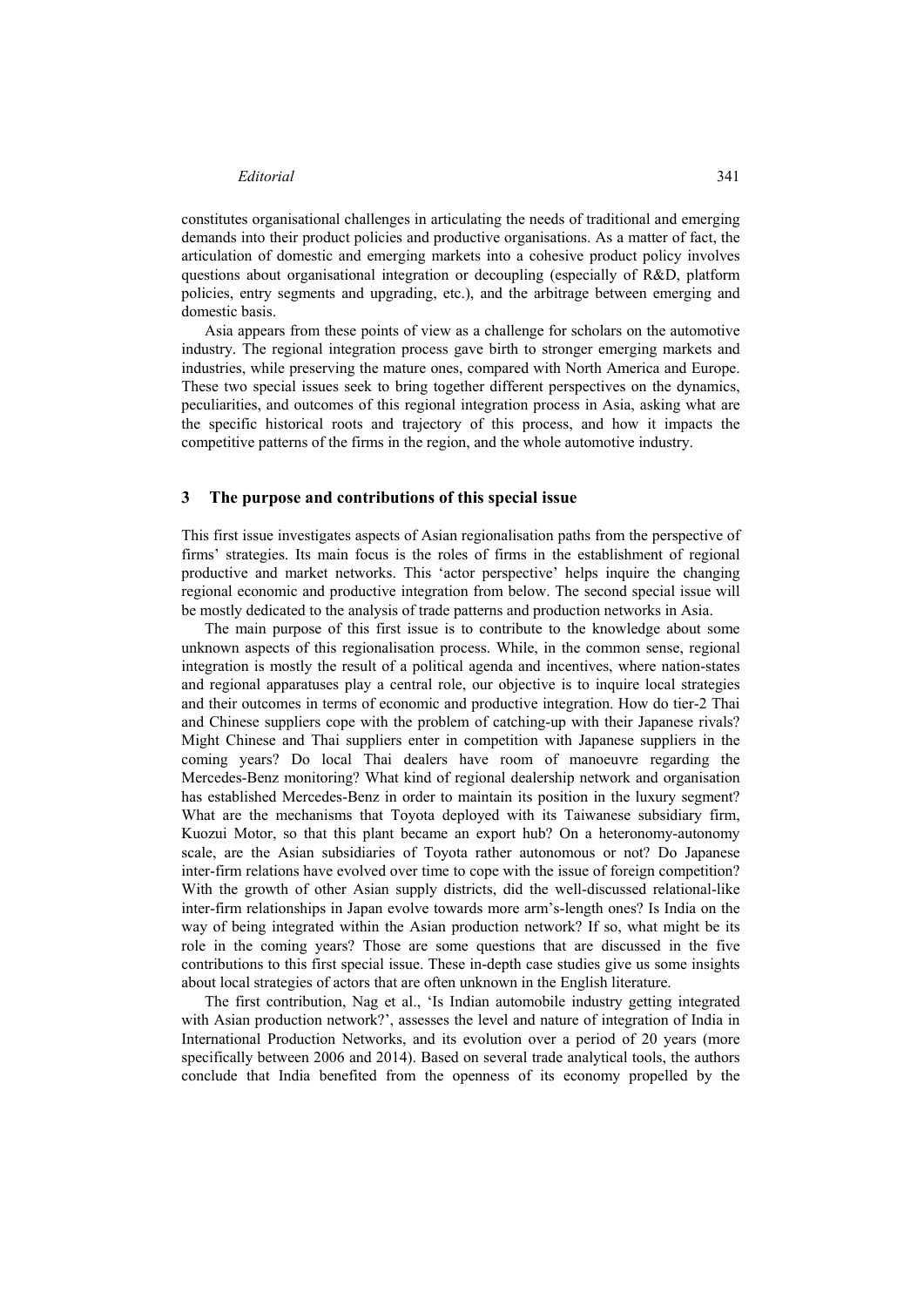### 342 *S. Heim*

Automotive Mission Plan 2006–2016 (AMP). The comparison of types of components that are exported and imported and the trading countries clearly indicates that India exports more high-tech components such as engine components, brakes, body parts, and mainly imports more labour-intensive parts from China and ASEAN such as metal products. This conclusion is without any doubt an important contribution to our knowledge of the Indian integration in IPN. It also induces new research questions such as whether the country, the indigenous firms, and the workers will or not benefit from this advantageous position. Whether such export-led growth triggers harmonious economic development or, on the contrary, precarious international dependence (such as in some CEECs or Mexico) is an important research field.

The second, third and fourth papers put the emphasis on more empirical qualitative data. Marinov et al.'s paper, 'Strategic upgrading of an overseas subsidiary through export promotion activities: the case of Kuozui Motor', is an in-depth case study on capability building of a Toyota's foreign subsidiary in Taiwan, Kuozui Motor. It clearly points out the fact that Kuozui Motor not only became an export hub for Toyota, but also acquired through this process high product development and manufacturing engineering capabilities. What is striking in this case is that Kuozui Motor might be an exception considering other foreign Toyota's subsidiaries. It is well known that Toyota's Thai and Turkish subsidiaries have also export capabilities, and that these plants are highly positioned in Toyota's ranking of its worldwide assembly plants. Most important in that research is the reason of such development. According to the authors, this is mainly explained by export market surveys that were led in Taiwan. As a matter of fact, such conclusion stressing local autonomy of decision-making processes is appealing, since much of the literature inquiring the relationships among Toyota headquarter and its foreign subsidiaries suggest that Toyota relies on a centralised and heteronomous organisation. Comparative case studies with Turkish or Thai subsidiaries might give us further indications about Toyota's development in foreign countries and organisational structure.

Akabane et al.'s paper, 'From product design to product, process and domain design capabilities of local tier 2 suppliers: lessons from case studies in Japan, Thailand and China', shares a similar research question, which is technological and organisational upgrading in emerging countries. The originality of the paper lies first in the comparison of 'mature tier-2 suppliers' (namely Japanese) and emerging ones in China and Thailand. The second important contribution is the reassessment of the classic Asanuma's theoretical framework, by adding to the product design capabilities, two other crucial dimensions for suppliers' developments: process design capabilities, and domain design capabilities. Based on this dichotomy and an empirical research on 60 parts suppliers (20 in each country), the authors found out that a new division of labour might emerge in the coming years. While most of the Japanese suppliers perform in both three designs, Thai suppliers acquired an advantage over their Chinese counterparts with more efforts made in domain designs. There is a new research agenda emerging from this rich and fruitful comparative analysis. What explains the different trajectories or evolutionary paths of these tier-2 suppliers? In other words, is it triggered mostly by relational skills with their client firms, the resources available in the organisational fields, the institutional environment?

Asava-Anan's 'The true culprits of excessive intrabrand price competition among authorised Mercedes-Benz dealers in Thailand', is a rich comparison of intrabrand competition among six Mercedes-Benz authorised dealers in Thailand. The distribution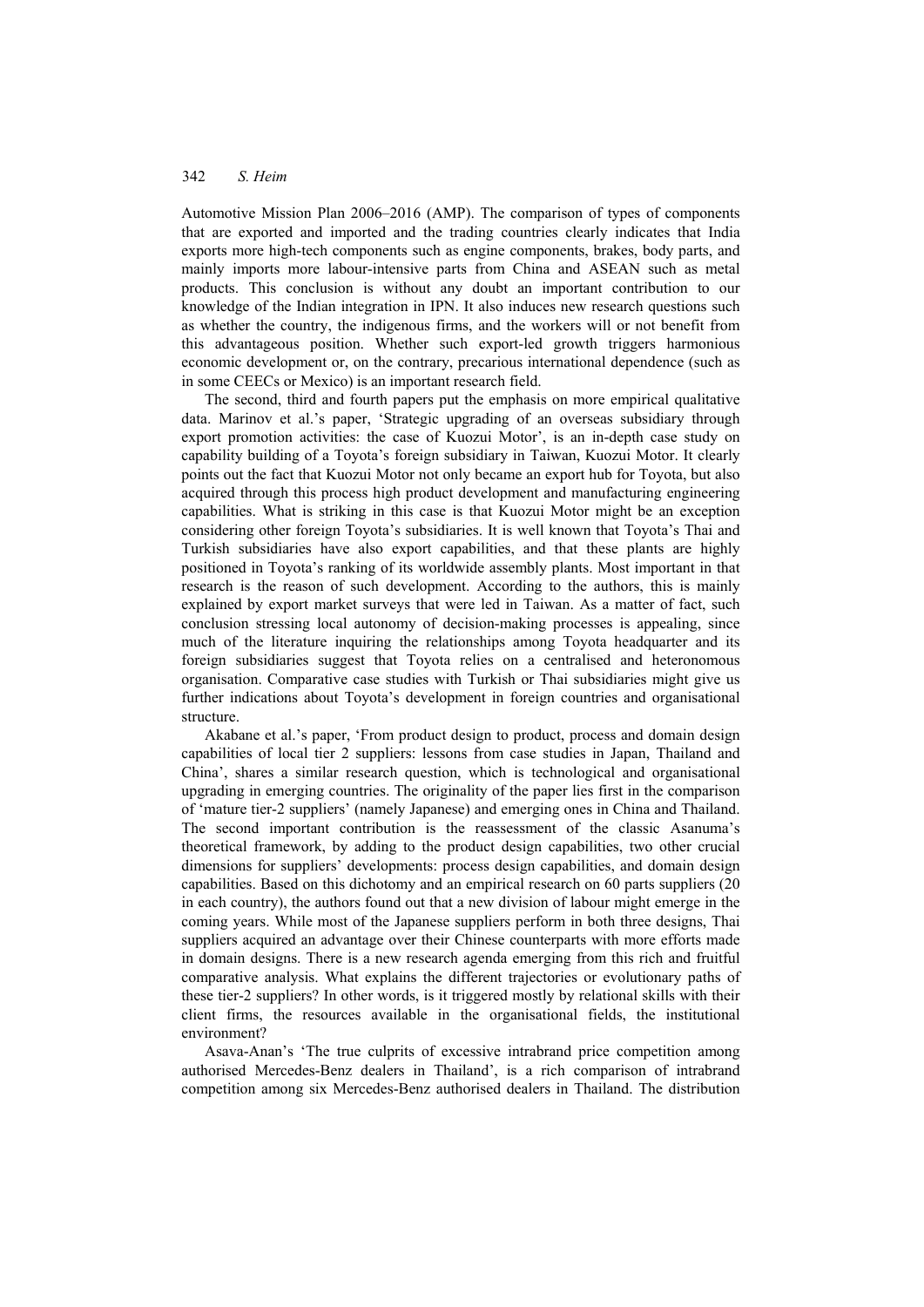#### *Editorial* 343

network established by Mercedes-Benz in Thailand is characterised by a somewhat 'strong vertical integration' system. The intraband price competition that the author has investigated and analysed is rooted in Michael Porter's five forces model. The author showed that the threat of entry, the intensity of rivalry, and the threat of substitute products are high in Thailand, while the bargaining power of these dealers is low. Having collected valuable empirical data, new research perspectives regarding the degree of integration of Mercedes-Benz's distribution network are conceivable. One remaining question is whether this scheme is peculiar to the Thai dealership network, or, on the contrary, is a general strategy defined by the headquarter and applied similarly all over the world. Following this study, the assumption is that the Mercedes-Benz regional headquarter in Asia appears to be only a cogwheel between the Stuttgart headquarters and the dealers. Comparative case studies in other Asian countries might bring further indications about the degree of autonomy of Asian Mercedes-Benz headquarter.

The final paper, Matui and Neto 'Relational governance of Japanese automotive industry: modularity and multiregional strategic action field', deals with inter-firm relationships in Japan. Its main objective is to reassess the modes of transactions of Japanese carmakers and their main suppliers, a well-discussed topic for more than 20 years. The authors use a comparative statistical analysis of the types of contracts in four regions, USA, Europe, China, and Japan between 1998 and 2016, and a theoretical framework rooted in the 'strategic action field' perspective. They conclude that the types of governance are mostly affected by exogenous shocks, such as the 2008 financial crisis and the 2011 earthquake. This research investigates a very important topic, that of the role of organisational fields in the development of global value chains in Asia. Such statistical approaches of GVC in Asia are needed in order to understand the reshaping (or not) of the division of labour in this region.

#### **4 Future research perspectives**

Overall, these five contributions from different standpoints highlight the actor's dynamics behind the regional integration patterns in Asia. Emerging players such as tier-one suppliers in India, tier-2 suppliers in Thailand, and the Toyota's subsidiary in Taiwan, Kuozui Motor, reached some capabilities that might change the regional division of labour in the coming decades. However, it is difficult at this point of time to assess the impact these players will have on their domestic industries, and workers. The Thai case of Mercedes-Benz authorised dealers reminds us that incumbents, namely mature foreign automakers, still have a strong bargaining power and define the conceptions of control in this region. Their strategies and organisations are still rooted in rather heteronomous/centralised organisations, even when they are highly dependent from their local suppliers or subsidiaries.

The 'actor perspective' adopted in this special issue enables us to better grasp the role of the traditional and emerging actors in shaping the regional economic and institutional environment. Our future research hypothesis is that a new core-periphery system is under shape in Asia. Once the Chinese market will be stabilised, the Indian-one developing, the ASEAN Economic Community completed, and new local players have caught-up with their foreign rivals, the patterns of competition might be affected.